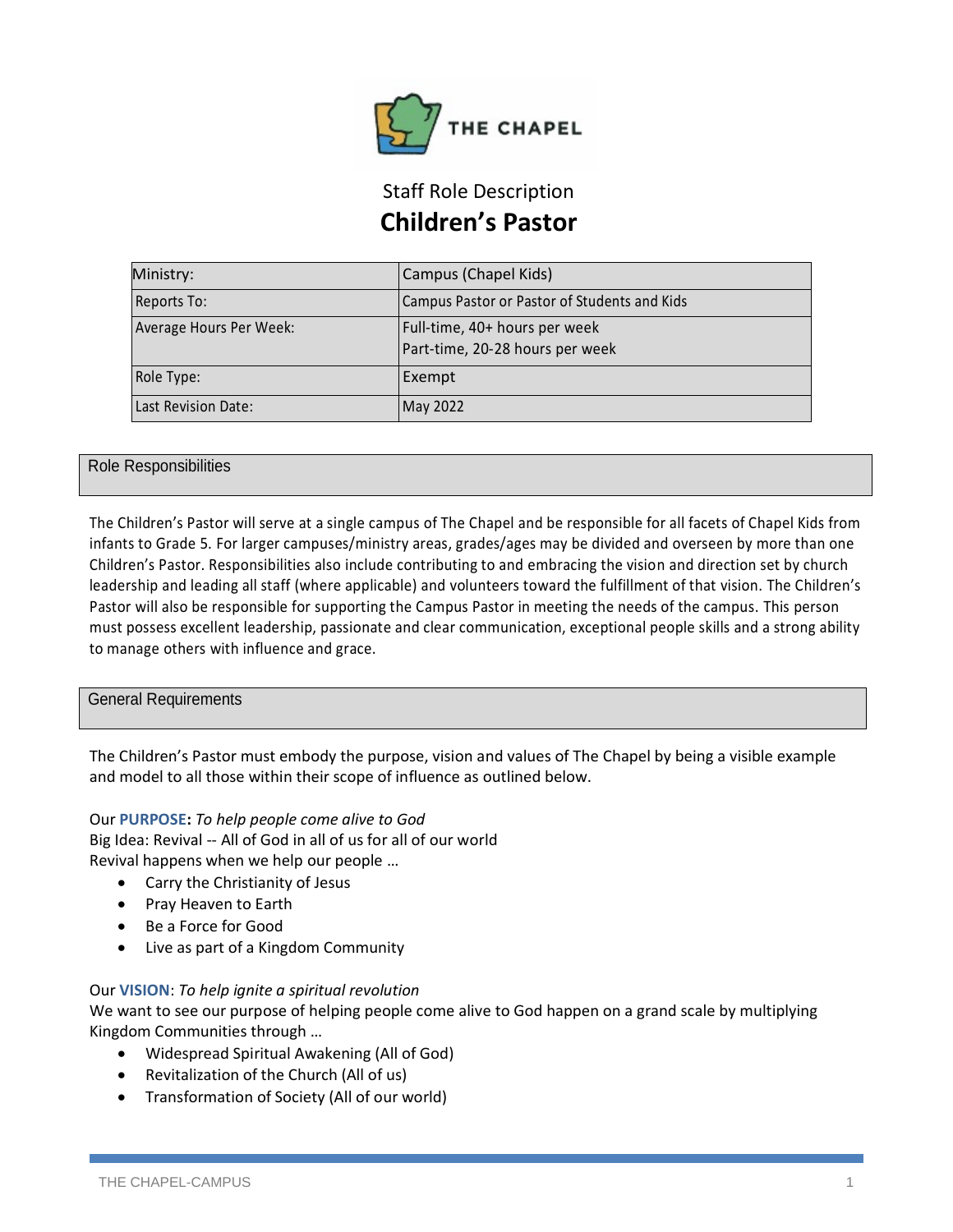Our **VALUES**: *We are a people completely giving ourselves to God and others, believing Him for really big things, never pretending to be anything we aren't – and finding ways to enjoy life and have a lot of fun along the way.*

- Be All-In: A fully-committed people who come in third
- Have Expectant Faith: He is who he said he is and will do what he said he will do
- Be Authentic: Honest, forthright, plain-spoken and integrity-filled
- Have Fun: Vibrant, winsome, joyful people

Additionally, the Children's Pastor must …

- Be an example of the type of Christ follower that we want our people to become by holding to our statement of beliefs, practicing our approach to ministry and embodying our culture
- Demonstrate a passion and aptitude for making disciples of Jesus and embrace genuine Christian community as the primary vehicle of discipleship at The Chapel
- Believe that the Holy Spirit indwells and empowers every follower of Jesus, and consistently experience the very power and presence of God at work inside, through, and around themselves as they participate in God's mission in the world
- Share in the continued mission of Jesus by consistently ministering, through the power of the Holy Spirit, God's presence, love, truth, and power to all those encountered
- Have a strong relationship with God, as evidenced by a healthy devotional and moral lifestyle
- Have a strong family life, as evidenced by the quality of the relationship with their spouse and children (where applicable) and their ability to effectively manage their finances
- Be inspiring, motivating others to sacrifice for God
- Be an effective communicator, both formally and informally, with warm and engaging interpersonal skills that are both relational and inspiring
- Have demonstrated abilities as an action-oriented leader, able to cast vision and align leaders
- Have the ability to multi-task efficiently and effectively, prioritizing according to ministry needs
- Have strong ability to use all computer software and programs needed to accomplish tasks
- Have a minimum of 2 years of pastoral ministry experience, overseeing a ministry area
- Have proven and successful experience in all areas under the Primary Responsibilities

### Primary Responsibilities

- 1. Provide Passionate Leadership for Chapel Kids at a specific campus
	- Actively contribute to your campus' yearly strategic planning process
	- Train and motivate staff and volunteers toward our vision, values and excellence in ministry
	- Provide visible and active servant leadership in all classrooms
	- Provide constructive classroom evaluations on the Chapel Kids experience
	- Provide tangible coaching when called upon for help
	- Provide responsible management of your ministry budget
- 2. Provide Volunteer Development for Chapel Kids
	- Work with Central Support and the Campus Pastor to provide creative solutions for ongoing recruiting needs for your campus
	- Ensure that all volunteer data updates are submitted regularly